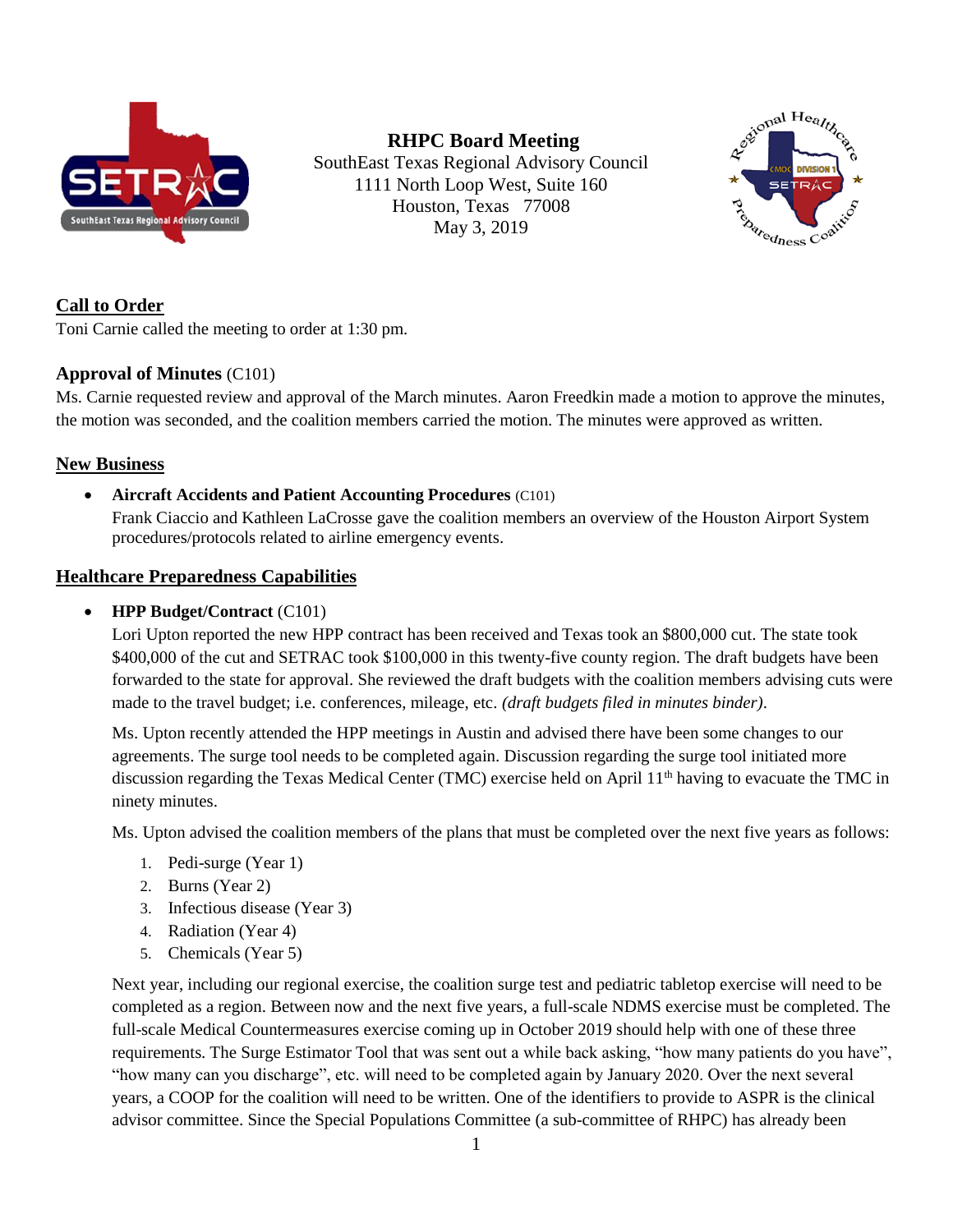established, Ms. Upton suggested the name be changed to Clinical Advisory Committee and address these five areas. Ms. Carnie made a motion to change the Special Populations Committee name to the Clinical Advisory Committee, a seconded was made, and the coalition members carried the motion. The Special Populations Committee will now be called the Clinical Advisory Committee going forward.

Ms. Upton reported a work plan, training plan and a capabilities-based budget will need to be developed within the first thirty days of receiving our contract. She gave an update on patient tracking advising Juvare/EMTrack has contacted the state to offer Texas pricing to cover the entire state with a HIPPA compliant patient tracking tool.

There must be six RHPC and corridor meetings a year. Should a meeting need to be cancelled or rescheduled, the state needs to be notified beforehand.

#### • **Radio Update** (C101)

Lisa Spivey reported the vendor will be in on Monday to prepare the phones for distribution. Those facilities that have reserved their phones (including the WAVE app), their coordinator will be contacting them once their phones are ready for distribution. SETRAC has an extra cache of phones available for \$60 per month for a twoyear plan. Anyone interested should contact Ms. Spivey at [lisa.spivey@setrac.org.](mailto:lisa.spivey@setrac.org)

### • **Long Term Care Update** (C102)

Hilal Salami announced upcoming events as follows: Texas City Hurricane Summit (May 9<sup>th</sup>), Pasadena CMS Boot Camp (May 27<sup>th</sup>), City of Houston CMS Boot Camp (June 14<sup>th</sup>). Pasadena will be the first boot camp where CEs are available, along with six-hours of emergency management CEs. CEs for the long-term care (LTC) and nursing home administrators and personnel will also be available at this year's symposium. SETRAC is also working to find presentations directed towards LTC.

Mr. Salami reported there were approximately 160 LTC participants in the Operation Blindside regional exercise. EMResource online training will be available for the LTC partners on Brain Shark soon. There was discussion regarding the possible benefit of limited access to EMResource for LTC at the corporate level.

### • **Training and Exercise Update** (C104)

Trameka Jewett distributed upcoming training information to the coalition members *(document filed with minutes binder)*. She requested all participants in the surge tool exercise forward their documents to her [\(trameka.jewett@setrac.org\)](mailto:trameka.jewett@setrac.org) as soon as possible. She will be pulling it everything together to support our documentation that will then be forwarded to ASPR. Operation Blindside was completed yesterday, and the AAR templates will go out this afternoon with AARs due May 24<sup>th</sup>. The After Action Conference is scheduled for on June 13<sup>th</sup>. Planning will begin for the Full-Scale Medical Countermeasure Full Scale Exercise (October 25-26) soon. All corridors will be participating except for the North Corridor. SETRAC will be planning an exercise for their LTC soon.

If you would like to schedule training for your facility/agency, please contact Mr. Wingate at [john.wingate@setrac.org](mailto:john.wingate@setrac.org) or Trameka Jewett at [trameka.jewett@setrac.org.](mailto:trameka.jewett@setrac.org)

### • **EMTF Update** (C104)

The EMTF position is open and SETRAC will be filling it shortly.

#### **Sub-Committee Updates**

#### **RHPC Award of Excellence Committee** (C101)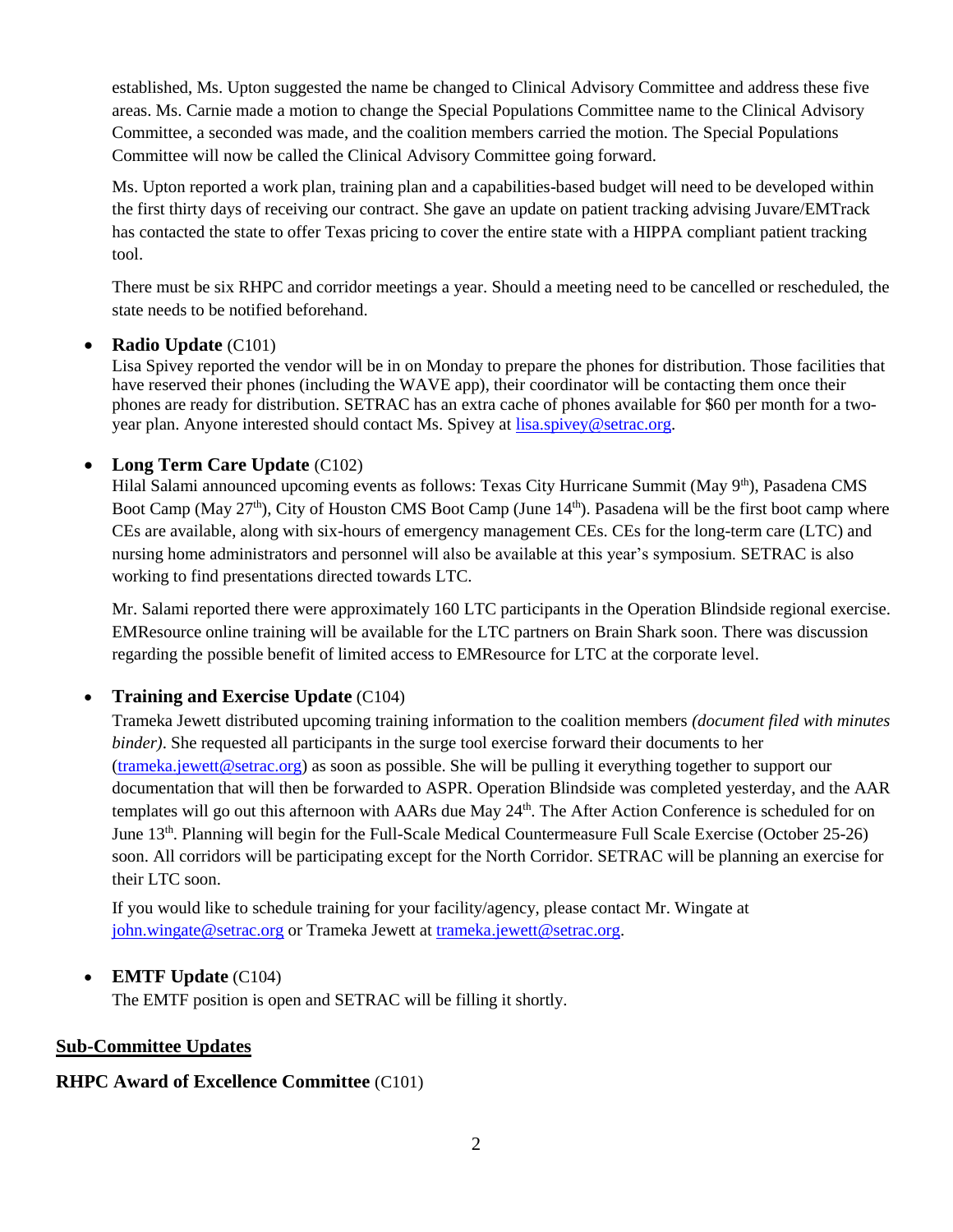Ms. Carnie reported the template is online. The submission deadline for applications is August 31<sup>st</sup>. She encouraged the coalition members to complete and submit their packets as soon as possible. The committee will be reviewing them in September.

### **Symposium Planning** (C101)

Ms. Upton advised speakers/presentations are still needed. Anyone with feedback or suggestions for 2019 topics and/or speakers/presentations should contact Lori Upton at [lori.upton@setrac.org](mailto:lori.upton@setrac.org) or Lisa Spivey at [lisa.spivey@setrac.org.](mailto:lisa.spivey@setrac.org)

#### **Special Populations Workgroup** (C101)

Ms. Upton reported the workgroup has met and reviewed the basic outline of what the plan needs to include. They are still looking for a few people with a pediatric/neonatal background willing to join the workgroup.

#### **Corridor Updates** (C101)

- 1. **Downtown Corridor** Amy Lopez reported their last meeting was in February with the tabletop exercise in March. The next meeting is scheduled for June  $7<sup>th</sup>$  at TranStar with a tour of the Harris County Office of Emergency Management.
- 2. **South Corridor** Lisa Spivey reported the South Corridor does not have a chair at this time and the co-chair has opted not to take the chair position; therefore, the corridor members will be electing a new chair in the coming weeks. Their last meeting was the tabletop exercise and their next meeting is scheduled for July 12<sup>th</sup>.
- 3. **East Corridor** Ms. Spivey reported their last meeting was the tabletop exercise and their next meeting is scheduled for July 19<sup>th</sup>.
- 4. **West Corridor** Toni Carnie reported their last meeting was the tabletop exercise which went well. Their next meeting is scheduled for May 31<sup>st</sup> at Kingwood Medical Center at 9:00 am.
- 5. **North Corridor** Ms. Spivey reported their last meeting was the tabletop exercise and their next meeting is scheduled for June  $12<sup>th</sup>$  at Jasper County OEM.

### **Partner Updates** (C101)

### **Public Health**

John Fleming (Houston Health Department) reported they are preparing for their full-scale exercise in October. They had a regional tabletop with DSHS in March and he has requested 10,000 workers to assist with the exercise. The projected cost for the exercise it approximately \$40 million. The funding is pushed up through two different grants with one being the City Readiness Initiative. The flu season is on schedule with May averages.

Justin Woodruff (DSHS Region 6/5 South) reported they have had some position changes. He is now the Manager/Public Health Emergency Preparedness and Response Program, James Arango is the Regional Planner/Public Health Emergency Preparedness and Response Program, and the SNS Coordinator position is open. He advised TEDM is becoming more involved in the Medical Countermeasures exercise in a way to fulfill their funding requirements. There are Closed POD templates available if anyone is wanting to review and update their plans. Ms. Upton advised SETRAC can post them on the website under "Plans and Templates" for facilities/agencies to access. The SNS Symposium is scheduled for next month in Austin. Anyone interested in attending can contact him and he will see about getting an invitation. He announced there is a two-day GT319 course run by TEEX being planned in Austin County. The date is undetermined as they need thirty registered participants to confirm the course.

Bobbiejean Garcia (DSHS Region 6/5 South) reported DSHS received funding from the CDC called Crisis CoAg. Part of this funding is specifically for infection control disaster recovery. The following local health departments applied for and received funding specifically for Hurricane Summits that will include an infection control portion: Harris County,